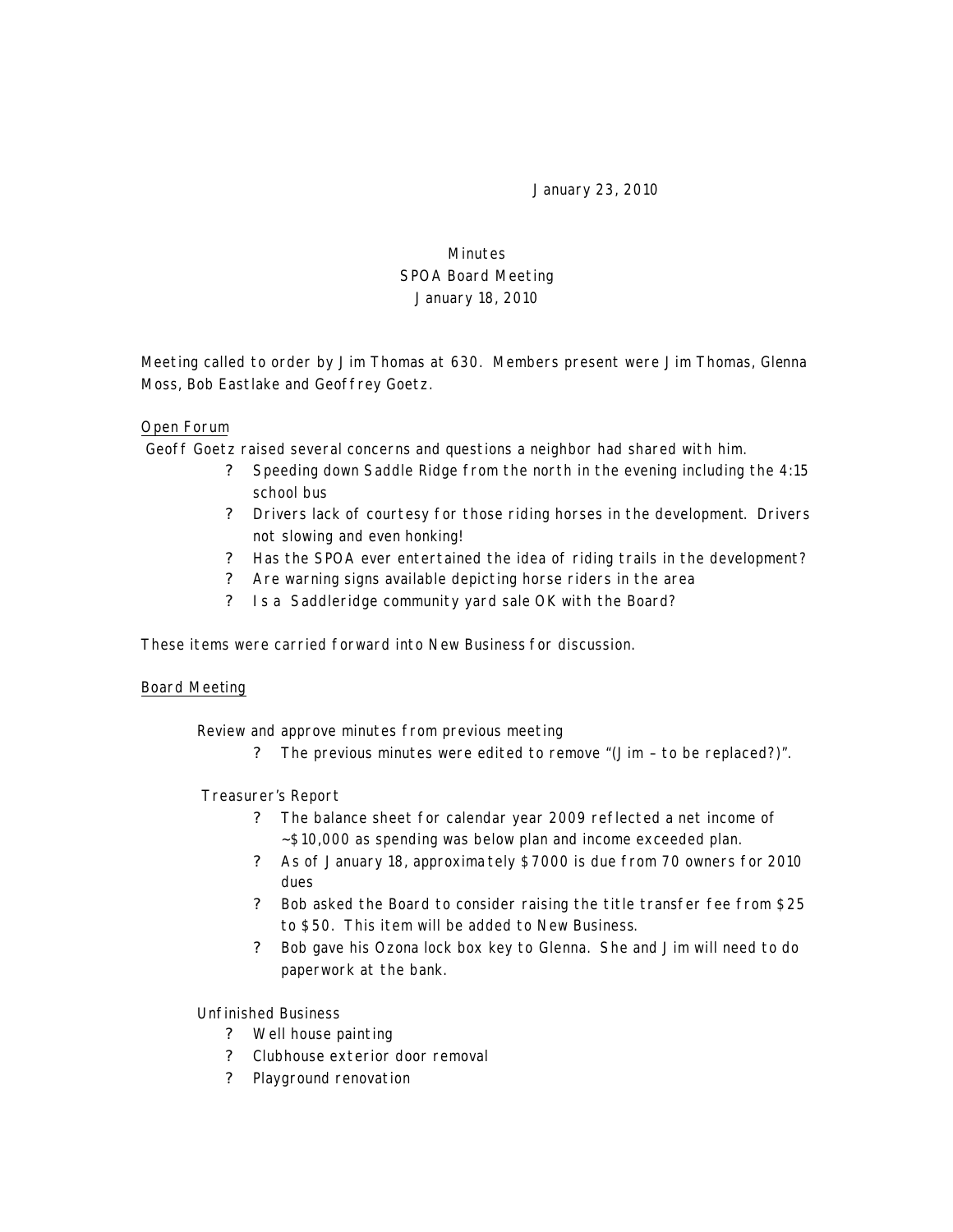## Minutes

SPOA Meeting January 18 Page 2

? Road Map/Flow Chart process for combining lots

### New Business

- ? Architectural Committee Report No report
- ? NNO Feedback on-line survey
	- Jim to follow-up with Cecil on submitted input
- ? SR Spring Garage Sale
	- The Board agreed that a March neighborhood wide sale is OK. An article publicizing the event can be put in SR Newsletter if submitted for approval on or before March 1. The clubhouse would be made available at no charge since it is a SR event.
- ? Ron Steele submitted a bid from a nursery to renovate the beds at the entrances.

It was felt to be excessive and the idea was tabled until the Route 12 widening projects are completed this summer and it is determined what the entire improvement project would encompass. A volunteer work day was suggested as a possible way to clean up and redo the beds and fencing.

? Increase the title transfer fee from \$25 to \$50.

Jim will determine if the SPOA Board has the authority to unilaterally increase the fee. If so, the Board approved the increase.

? Speeding on SR Drive

Geoff will check on availability of a speed monitoring device. We will also request more speed monitoring on the street

## ? Horse trails

Geoff will ask Renee Campbell if she would come forward with a recommendation. The difficulty will be access to private property.

? Signs warning of horse riders

Geoff will check on availability of signs

? Frozen pipes at clubhouse

A plumber was to repair frozen plug at clubhouse and at the Bar- BQ pit. Perhaps when the door is removed the pipes can be re-insulated. A cut-off valve will be installed on the line to the Bar-BQ pit.

? Liability Insurance

Geoff obtained copies of our insurance policies from DeMasters. A \$2 million liability policy covers the officers of SPOA and the club house property and grounds. It was pointed out that riders are available for an individual's homeowners insurance for a nominal fee. These copies will be put in our Ozona lock box.